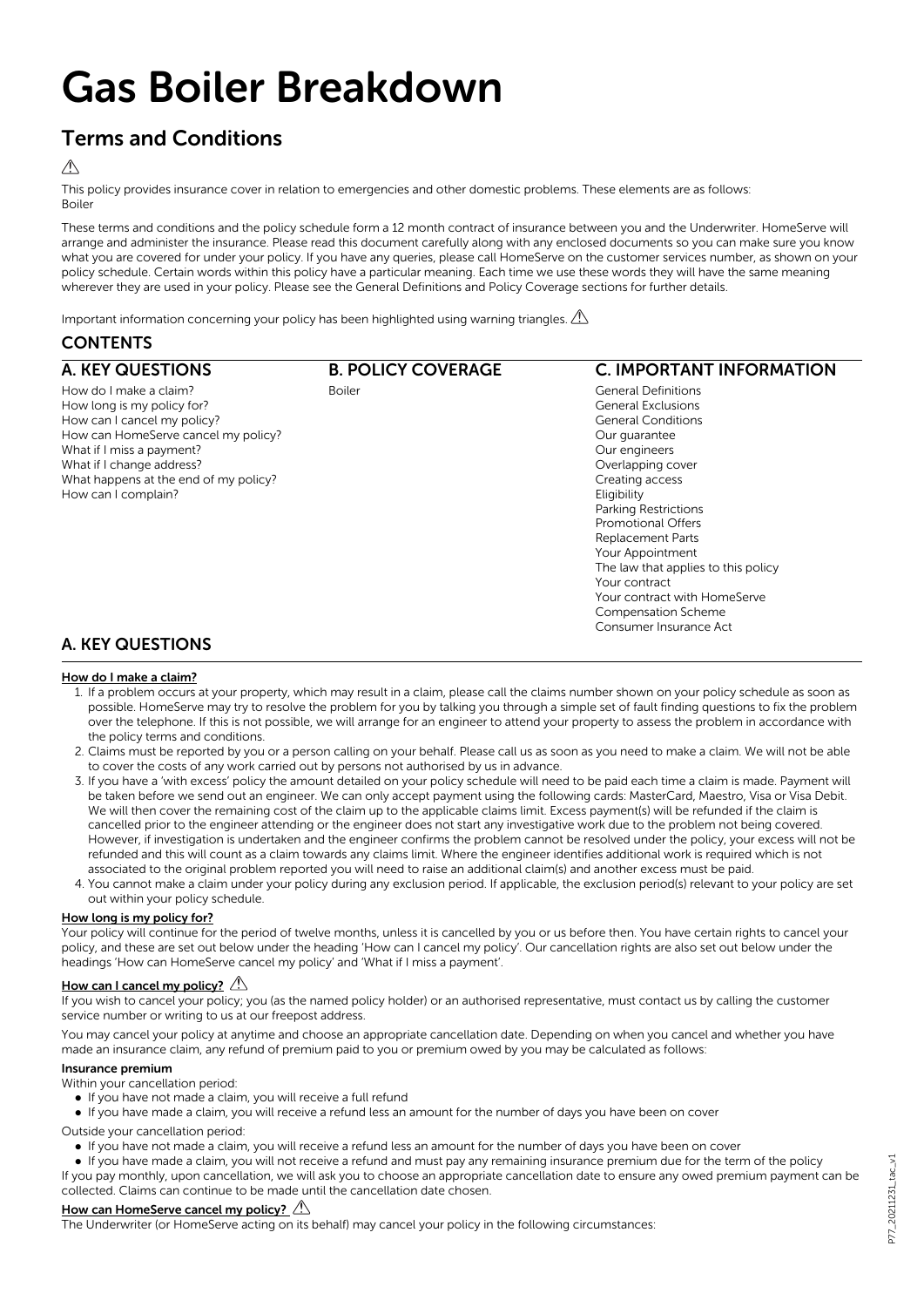- 1. by giving you at least 7 days' notice in writing to the last address provided to us:
	- a) If you are seriously in breach of the terms of your policy. Examples of a serious breach include: failure to make a payment despite contact from us, or where we reasonably suspect you have submitted a fraudulent claim
	- b) If you or persons associated with your property/policy display unreasonable behaviour towards us, including but not limited to abusive, discriminatory, offensive and/or threatening language or action
	- c) If you fail to provide accurate and complete information in accordance with the Consumer Insurance (Disclosure and Representations) Act 2012 - please see Consumer Insurance Act later in this document
- 2. in any circumstances stated in the Policy Coverage section
- 3. if the boiler health check has not been booked or completed within the first 90 days of the policy start date or the date you change address. If you only have cover for your boiler/heating system we will provide a refund. If your policy provides cover for more than just your boiler, we may choose to allow you to continue your policy, but with cover for the boiler removed

You may have several policies administered through HomeServe. In the future we may wish to consolidate these separate policies into one agreement. This will not affect your cover or your premiums. In such circumstances we reserve the right to cancel one or more of your existing policies and to transfer you to the new agreement. If you do not agree to this please let HomeServe know by calling the Customer Services number shown on your policy schedule.

## What if I miss a payment?

If you fail to make a payment of premium on the due date, your policy will be suspended and you will not be able to make a claim. HomeServe will notify you in writing within 5 working days of the date on which a payment was due. If you do not pay the requested amount within 30 days of the due date, your policy will cancel. Please see 'How can I cancel my policy' section for your liability to pay any premium to us under the policy. If you want to make a claim under your policy whilst your policy coverage is suspended, you will be required to pay any outstanding premiums before an engineer will be dispatched to your property.

#### What if I change address?

You are responsible for informing HomeServe of a change of your address so that cover can be transferred to your new address. Please telephone us using the number provided with your policy and renewal documents or write to HomeServe at the Freepost address, to advise us of your new address. We will check with you whether your cover is appropriate for your new property before it is transferred. If you have a policy that includes cover for a boiler, we will organise for a boiler health check to take place at your new property. Please review the 'Boiler Health Check' (BHC) section to understand what this means. If the boiler in your new property passes the boiler health check, the section 'Obsolete Parts and BER - first 6 months' will apply from the date your policy was transferred to your new property. If you have a policy which covers multiple elements of cover, cover will continue uninterrupted to all non-gas elements.

## What happens at the end of my policy?

HomeServe will contact you in writing before your policy expires to arrange the renewal of your policy and tell you the renewal premium. Your claims history will be considered when reviewing your renewal premium offer. Adjustments may also be made to reflect the cost of providing the policy and any change in the rate of tax applicable to it. We reserve the right to refuse renewal of any individual policy and we will inform you before your policy expires if we choose to do so. Please check your renewal notice to ensure that all your details are correct. If your policy is set to automatically renew; your policy will continue under your existing payment method and new premium amount. Your cover will continue uninterrupted and you can continue to make claims. If your policy does not automatically renew; we will ask you to contact us in order to continue with your policy and to provide your payment details. If you do not contact us your policy will end and you will not be able to make a claim.

You can change if your policy automatically renews or not at any time during the policy term by calling the Customer Services number, writing to the Freepost address, through your online account or by visiting <http://www.homeserve.com/autorenewal>

#### How can I complain?

Only the named policy holder(s) or an authorised representative can make a formal complaint. If you wish to register a complaint, please contact us in writing at Freepost, RLYC-LXAL-GEEH, Customer Relations Department, HomeServe, Cable Drive, Walsall WS2 7BN or by calling us on the number provided with your policy and renewal documents. Every effort will be made to resolve your complaint to your satisfaction as quickly as possible, but in any event within 8 weeks at the latest. If we cannot resolve your complaint within this time, we will write to you. If you cannot settle your complaint with us, you may be entitled to refer it to the Financial Ombudsman Service (www.financial-ombudsman.org.uk). We will give you the information you need to refer your complaint.

# B. POLICY COVERAGE

## BOILER

If you think you have a gas leak (i.e. it is an emergency), you MUST immediately call the National Gas Emergency Service on 0800 111 999. The National Gas Emergency Service will attend your property and isolate the leak.

If your property is a flat, problems you do not have sole responsibility for and/or those within internal communal areas are not covered. Cover Definitions

Boiler: The appliance designed to provide domestic hot water and heat to water based radiators, including all manufacturers fitted components within it.

Boiler Health Check: A physical check of your boiler and/or central heating system to ensure it is one for which we are able to provide cover.

Beyond Economical Repair (BER) (applies to the boiler only): Upon making a claim, the total cost of parts (including VAT) required to repair the boiler will be determined by us using reputable suppliers. If this cost exceeds 85% of the manufacturer's current retail price (or if this is not available, the average current retail price available through leading UK suppliers) for a boiler of the same or similar make and model to your boiler or the then current version of your boiler, it will be deemed to be BER.

Obsolete parts: HomeServe uses reputable suppliers who stock the usual parts required to fix most boilers. However if, when attempting to fix your system we find that the relevant manufacturer's spare parts are not readily available after a search of all HomeServe's stockists or that parts may be available but will take longer than 28 days to source, HomeServe will not be able to complete your repair. Please refer to obsolete parts section for details of what HomeServe will do in these situations.

#### What is Covered?

A breakdown of the boiler and external components required to make it work such as pump, motorised valve, thermostat, timer, temperature control and external chimney (flue).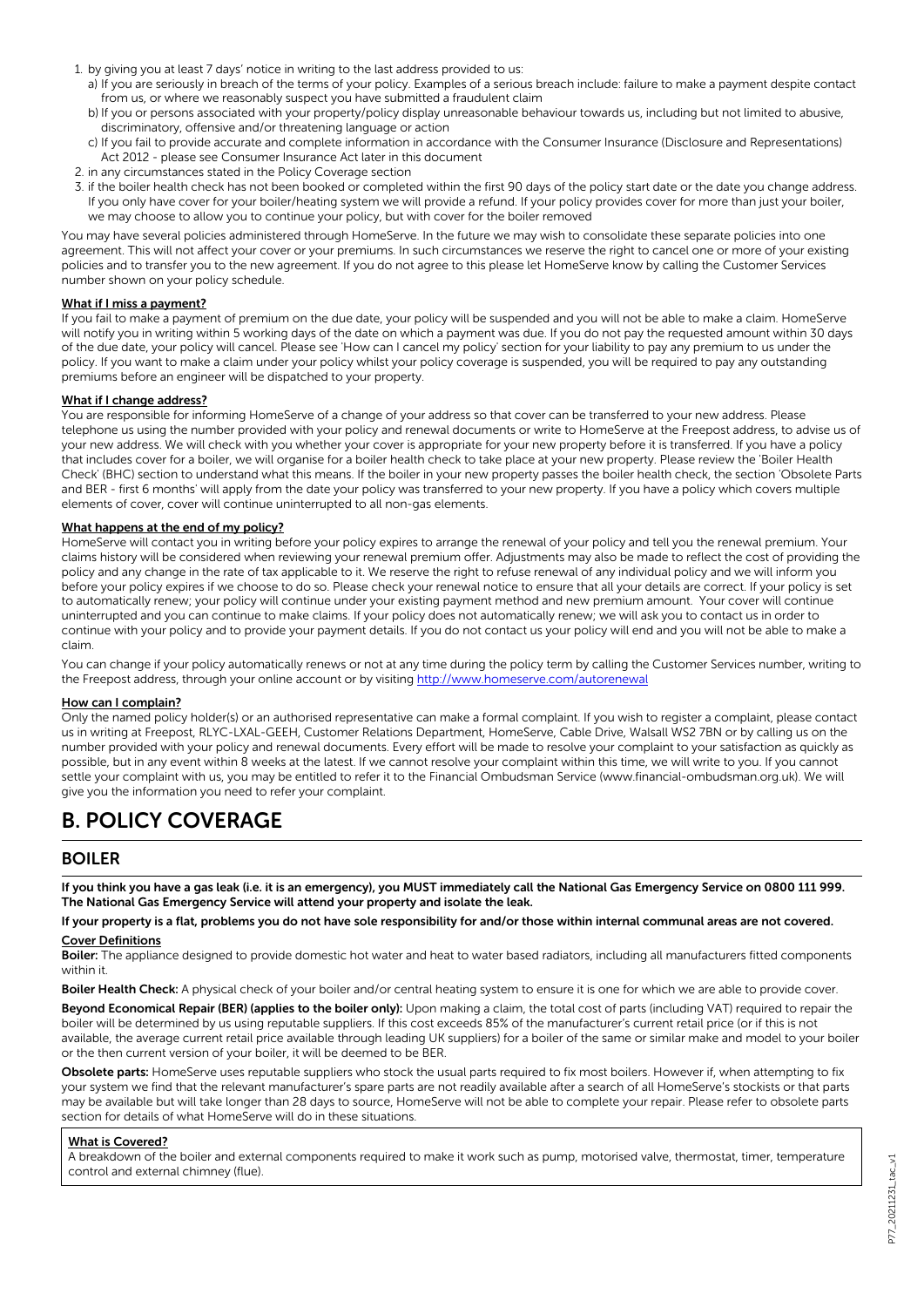|                                                                                                                                                                                                                                                                                                                                          | Examples of claims covered<br>✔ Breakdown of the boiler<br>$\checkmark$ Replace heat exchanger<br>✔ Replace boiler zone valve<br>$\checkmark$ Attempt to repair boilers which make an excessive noise<br>$\sqrt{\ }$ Repair/replacement of a leaking gas supply pipe or cooker hose                   | <b>Boiler</b><br>- The claim limit for a repair is up to value that the boiler is beyond<br>economical repair<br>- No limit to the number of claims<br>Gas Supply Pipe<br>$-$ Up to £4,000 per claim<br>- No limit to the number of claims |  |  |
|------------------------------------------------------------------------------------------------------------------------------------------------------------------------------------------------------------------------------------------------------------------------------------------------------------------------------------------|-------------------------------------------------------------------------------------------------------------------------------------------------------------------------------------------------------------------------------------------------------------------------------------------------------|--------------------------------------------------------------------------------------------------------------------------------------------------------------------------------------------------------------------------------------------|--|--|
| Additional Claims: Repairing or replacing any number of part(s) for a single reported problem is considered as one claim. If other faults exist or<br>are found which are in a separate part of your system and are not related to the problem you reported an additional claim will need to be<br>made for this repair to be completed. |                                                                                                                                                                                                                                                                                                       |                                                                                                                                                                                                                                            |  |  |
|                                                                                                                                                                                                                                                                                                                                          | Reinstatement: For gas supply repairs, we will reinstate any hard flooring or plasterwork, within the claims limit. However, this will not include<br>reinstating or replacing floor coverings (such as hardwood, laminate flooring, vinyl, carpets etc.), and fixtures or fittings to their original |                                                                                                                                                                                                                                            |  |  |

Re-routing: If we need to re-route your gas supply pipe as part of the repair, in addition to our engineer's best judgement, the most cost effective route to re-establish your gas supply in accordance with Gas Safety (Installation and Use) Regulations will be taken.

## Boiler Health Check: (BHC)

standards.

The BHC is a physical check of your boiler and/or central heating system provided by HomeServe.

The BHC must be booked or completed within the first 90 days of your policy start date or the date you change address. During the BHC our engineer will check that your boiler meets our eligibility criteria, your boiler or central heating does not have any pre-existing faults and is in good working order. If the BHC fails we will either:

- Tell you what needs to be done to fix it and how much it will cost if it is a repair we can complete
- Remove the boiler or heating system cover from your policy and adjust your premiums accordingly
- Or, cancel your agreement if you only have cover for your boiler and/or heating system and provide a refund

If you need to make a claim for your boiler and/or heating system before we have checked your boiler, we will complete the BHC at the same time we come out to assess the problem. We will not be able to resolve your issue if your boiler does not meet our eligibility criteria or your boiler and heating system have faults that already existed on the date you applied for this policy.

Your boiler or heating system cover will be suspended whilst you make arrangements for the fix to be completed. If you subsequently provide evidence (within 28 days) that the problem has been fixed we will reinstate your level of cover or agreement.

We will make reasonable efforts to arrange your BHC. If the BHC has not been booked or completed within 90 days of your policy start date we may remove the boiler or heating system cover from your policy and adjust your premium accordingly. At the next renewal we will then arrange to offer you a similar policy without cover for your boiler. The policy offered may have a different level of excess to your current policy. If a similar policy without boiler cover is not available, your policy will be cancelled.

| $\sqrt{2}$ | <b>What isn't Covered?</b> (see also the General Exclusions)<br>a) boiler makes and models that do not meet the eligibility criteria as<br>advised when the policy is first started or whenever a boiler health<br>check is completed; |          | o) any part of the boiler which is not possible for the engineer to<br>work on safely;<br>p) parts of the boiler where it is impossible or impractical to access<br>because of its position such as the boiler is inaccessible due to the         |
|------------|----------------------------------------------------------------------------------------------------------------------------------------------------------------------------------------------------------------------------------------|----------|---------------------------------------------------------------------------------------------------------------------------------------------------------------------------------------------------------------------------------------------------|
|            | b) Elson tanks, thermal storage units inside or outside of the boiler<br>(e.g. Gledhill Boilermate and or Potterton Powermax and HE<br>models) or their controls;                                                                      | a)       | installation of fitted units;<br>frozen pipes within the system which have not resulted in a leak or<br>permanent blockage;                                                                                                                       |
|            | c) any part of the domestic heating system (such as the hot water<br>cylinder, radiators and cold water tank, its feed and outlet) other<br>than the boiler;                                                                           | S)       | adjustment of timing and temperature controls;<br>repairing or a like for like replacement of a non-standard radiator<br>(e.g. cast-iron, decorative, customised, or those which curve with                                                       |
|            | d) separate gas heaters providing hot water;<br>e) LPG gas/oil systems;<br>f) warm air heating system;                                                                                                                                 | t)       | the profile of a wall);<br>repairing or a like for like replacement of an internet connected<br>controls, thermostats $\theta$ valves. In the event that a replacement is<br>required to resolve a breakdown, our choice of parts will be fitted; |
|            | g) under floor heating and its associated pumps and controls;<br>h) fan convector heating;<br>i) heated towel rails;                                                                                                                   |          | u) solid fuel heating systems;<br>v) electrical heating systems;<br>w) gas supply pipe that is more than 35mm in diameter and/or made                                                                                                             |
|            | j) dual-purpose boilers (e.g. AGA, Rayburn);<br>k) combined heat and power systems;<br>I) sludge/scale/rust within the system or damage caused by any                                                                                  | X)       | of steel;<br>the gas supply pipe before the meter (because it is the<br>responsibility of the National Grid);                                                                                                                                     |
|            | other chemical composition of the water;<br>m) any other gas appliance (with the exception of gas fires forming<br>part of a back boiler);                                                                                             | V)<br>Z) | any appliance connected to the gas supply pipe;<br>a boiler that is used for heating swimming pools.                                                                                                                                              |
|            | n) a breakdown when an engineer has previously identified that<br>remedial/maintenance work is required to prevent a future<br>breakdown;                                                                                              |          |                                                                                                                                                                                                                                                   |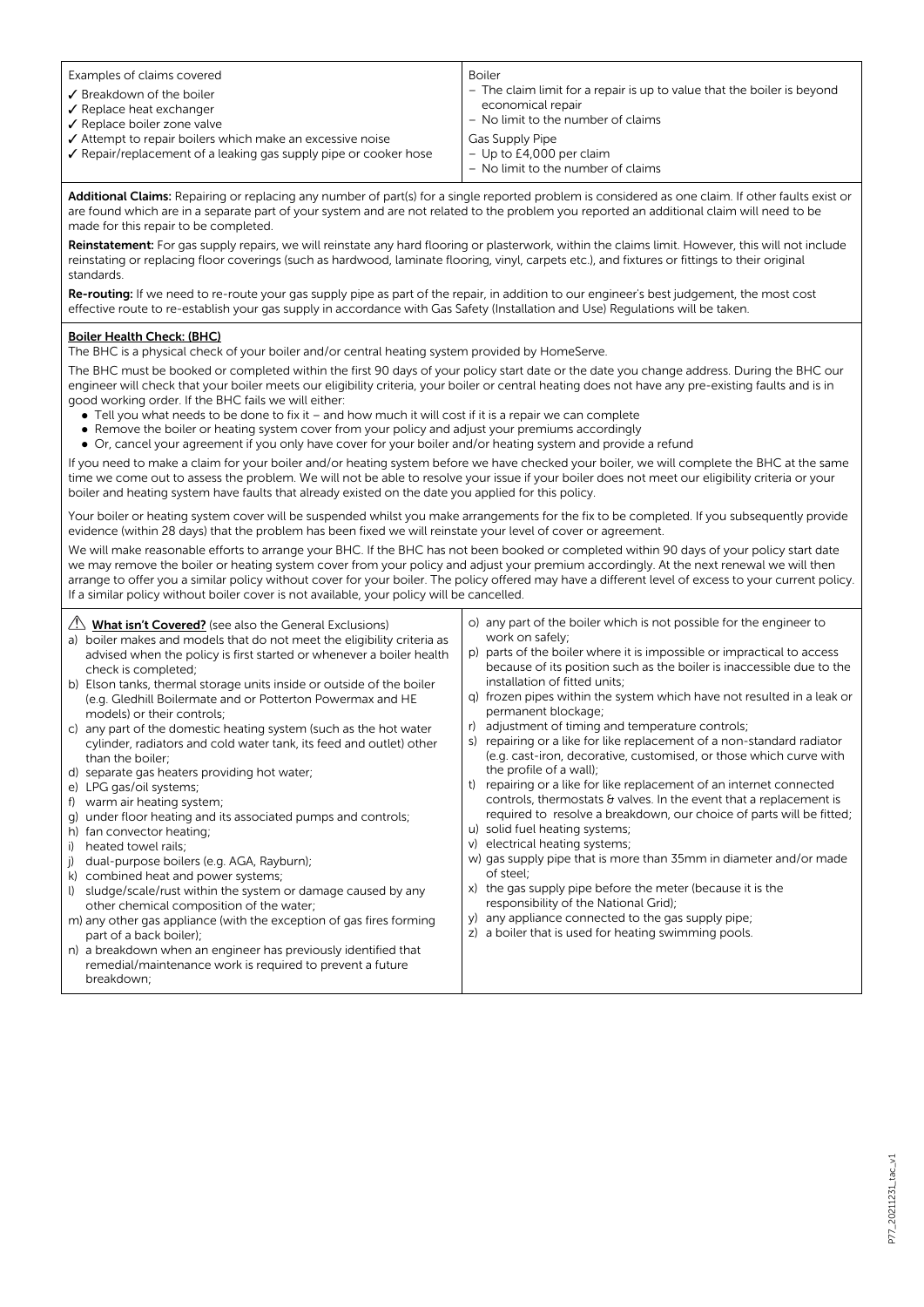$\triangle$  Obsolete Parts and Beyond Economical Repair boilers - If when attempting to repair your boiler the parts required are found to be obsolete or your boiler is beyond economical repair, the following terms shall apply.

First 6 months - During the first six months of cover your boiler will not be replaced under this policy.

After 6 months - After six months of cover (and each year thereafter that you renew the policy); if your boiler is less than 7 years old we will source, replace and install a new boiler. If it is 7 years old or older we will source and replace your boiler through our approved installer and you will be required to pay the installation cost. A survey will be completed and an individual quotation will be provided. The age of the boiler will be determined by the GC/Serial number or its installation date, if you can evidence it was installed within 12 months of its manufacture. Installation costs currently start from £1,317 and can vary depending on whether it is a basic swap to a newer model, or a complete system change including system cleaning, pipework, radiators, scaffolding, asbestos removal etc. In 2020, the highest cost paid for a complex installation was £4467.

The new boiler make and model will be chosen by us and will provide a suitable level of heating and hot water for your property. It will match your existing boiler type (e.g. a combination boiler will be replaced with a combination boiler). Any heating system or boiler upgrade costs will be charged for. There is no cash alternative to the replacement offered.

Maintenance Work - When dealing with your boiler or heating system, after completing a repair we may advise that additional maintenance work is required to prevent a future breakdown. Where this maintenance work is not covered under this policy, it is your responsibility to have it completed. For example, your system may require cleaning to remove sludge, scale or rust. You will be notified in writing if maintenance work is needed and until this work is carried out, your premium payments will continue but you will not be covered for repairs to the affected part of your system. We ask you to get a maintenance work completed and provide us an evidence of the work being done.

If you do not complete Maintenance Work, your boiler has Obsolete Parts, or your boiler is deemed Beyond Economical Repair – We will reduce your premium to reflect that this policy no longer covers repair of your boiler. At the next renewal we will then arrange to offer you a similar policy without cover for your boiler. The policy offered may have a different level of excess to your current policy. If a similar policy without boiler cover is not available, your policy will be cancelled.

## C. IMPORTANT INFORMATION

## General Definitions

Certain words within these terms and conditions have a particular meaning, as shown below. Each time we use these words they will have the same meaning wherever they are used in your policy:

Breakdown: A sudden and unforeseen mechanical or electrical malfunction which results in the unit or system no longer working. Cancellation Period: The number of days (including your statutory 14 days "cooling off" period), after your policy start date, during which you can cancel your policy and receive a refund. This is shown on your policy schedule.

Claim: A request made to resolve a problem under this policy. A claim is considered completed where the problem is covered and resolved in line with the terms of the cover and also where the problem may not be resolved but the engineer has completed an investigation. Claims limit: The maximum amount that the Underwriter will pay for each claim as set out in the relevant policy coverage section of this policy. Any claims limit referred to in this policy includes labour, materials and VAT, as applicable.

Claims number: The telephone number to call when you wish to make a claim. The number is shown on your policy schedule. Exclusion period: Your policy may have an initial period when you are not able to make a claim. The date from which you are able to make a claim is shown on your policy schedule under 'period of insurance'. Providing you renew your policy before the expiry of your policy, there will be no exclusion period at renewal.

FCA: Financial Conduct Authority.

Freepost address: Freepost RLYC-LXAL-GEEH, Customer Admin Department, HomeServe, Cable Drive, Walsall WS2 7BN. HomeServe: HomeServe Membership Limited, Cable Drive, Walsall WS2 7BN. Registered in England No. 2770612. HomeServe is a trading name of HomeServe Membership Limited which is authorised and regulated by the Financial Conduct Authority for its activities relating to insurance under this policy. The registration details can be checked on the United Kingdom's Financial Conduct Authority's Financial Services Register. Details about the extent of the regulation by the Financial Conduct Authority are available on request.

Insurance premium: The amount you pay for the insurance contract between you and the Underwriter, including any applicable insurance premium tax and administration fees, as set out in your payment schedule.

Investigation: Physical work is undertaken to understand the problem but it cannot be resolved under the policy (for example; electrical testing, inspection of drains, diagnosing a boiler requires replacement or remedial work).

Policy: These terms and conditions and the most recent policy schedule.

Policy schedule: The document containing important details about your policy, which should be read in conjunction with these terms and conditions.

Policy start date: The date this policy starts on, as set out in your policy schedule.

Premium: The total amount you pay, consisting of a sum for the insurance and non-insured service(s) premium, including all applicable tax and administration fees.

Property: The private home, garage and domestic outbuildings (excluding sheds, greenhouses, non-permanent structures) within the property boundary at the address shown on your policy schedule. If the property covered under this policy is a flat, communal or service duct areas are excluded. The extent of your property will be that which is wholly within your control and you are wholly responsible for. Please see the sub-section 'Eligibility' in the 'General Conditions' section.

Underwriter: The company providing the insurance cover on your policy. Aviva Insurance Limited is authorised by the Prudential Regulation Authority and regulated by the Financial Conduct Authority and the Prudential Regulation Authority. Aviva Insurance Limited is registered in Scotland, company no. 2116 and the registered address is Pitheavlis, Perth, PH2 0NH. The regulatory status of Aviva Insurance Limited and HomeServe can be checked by visiting the FCA's website www.fca.org.uk/register.

We/us/our: HomeServe (on behalf of the Underwriter, in the arrangement and administration of your policy), its authorised agents and engineers, unless otherwise stated.

You/your: The person(s) who has the benefit of this policy.

## General Exclusions A

The following are also excluded from cover and therefore the Underwriter will not be liable for any of the following:

- a) any item not forming part of your policy coverage as detailed in 'What is Covered?'
- b) any event, loss or damage arising from circumstances known to you before your policy start date or occurring in any exclusion period
- c) any costs/activities in excess of the claims limit or any other limit specified in 'What is Covered?'. You are responsible for agreeing and settling these costs directly with us
- d) any losses caused by any delays in obtaining spare parts and any losses as a result of a problem covered by this policy other than those direct costs expressly covered by this policy, unless caused by our negligence or that of our agents and suppliers, including the failure to search all of our stockists for a spare part;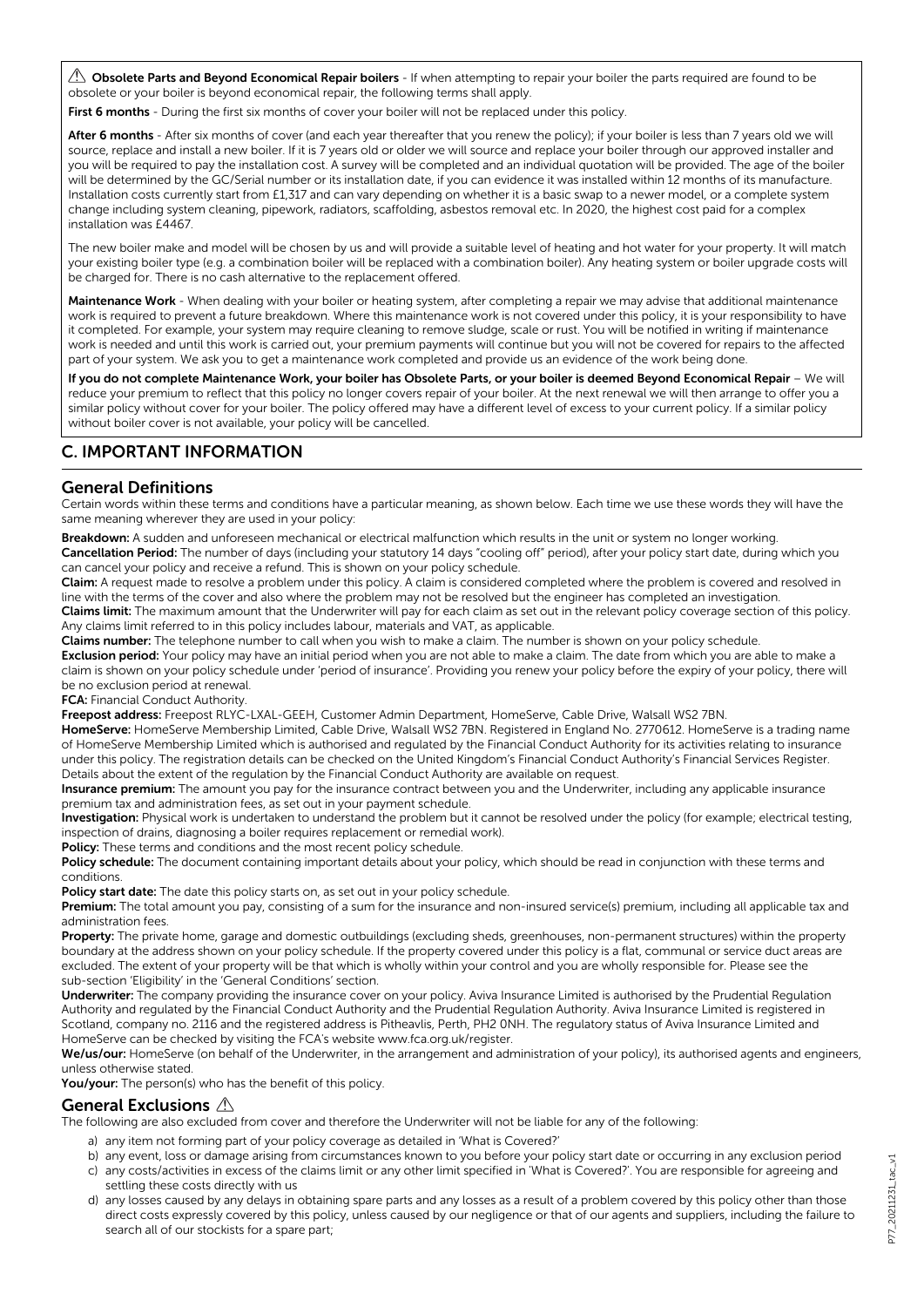- e) systems/equipment/appliances that have not been installed, serviced or maintained regularly according to British Standards and/or manufacturer's instructions; or that are subject to a manufacturer's recall
- f) instances where a repair/replacement is only necessary due to changes in legislation/health and safety guidelines
- g) repairs which put the health and safety of our engineers at risk e.g. where work is required in a loft space and permanent boards, railings, lighting or ladders are not in place
- h) any defect, damage or breakdown caused by malicious or willful action, negligence, misuse or third party interference, including any attempted repair or modification to the elements covered by this policy, which does not comply with British Standards
- i) the costs of any work carried out by you or persons not authorised by us in advance
- j) like for like replacement of parts. Our engineer can fit an alternative part supplied by you (so long as it complies with British Standards and regulations) (e.g. a switch or tap), however this part will not be guaranteed by us. Our engineer will not fit parts supplied by you where the claim relates to the gas supply or the central heating system
- k) normal day-to-day maintenance of the items covered by your policy at your property, for which you are responsible
- l) we will not start or complete any work within your home if we believe there to be a health and safety risk to our engineer. For example; this can include verbal abuse, physical abuse or harassment of the engineer or it can include the presence of hazardous chemicals, asbestos, dangerous pets and pest infestations (unless covered by us). You are responsible for making it safe including any cost for the safe removal of asbestos or chemicals. We may require you to provide certified evidence of the work being done before the claim can continue
- m) any loss arising from subsidence, heave of the site or landslip caused by:
	- bedding down of new structures
	- demolition or structural repairs or alterations to the property
	- faulty workmanship or the use of defective materials
	- river or coastal erosion
- n) any loss or damage arising as a consequence of:

- war, invasion, act of foreign enemies, terrorism, hostilities (whether war is declared or not), civil war, rebellion, revolution, insurrection, coup, riot or civil disturbance

- ionising radiation or contamination by radioactivity from any nuclear fuel or from any nuclear waste from combustion of nuclear fuel, the radioactive toxic explosive or other hazardous properties of any explosive nuclear assembly or its nuclear component

- any defect, loss or damage occasioned by fire, lightning, explosion, tempest, flood, earthquake, impact or other extraneous causes, unless the consequences of any of these are expressly stated to be included elsewhere

- o) loss, damage or indirect costs arising as a result of disconnection from or interruption to the gas, electricity or water mains services to the property, for example a power cut to your neighbourhood
- p) any investigative work, where the problem which caused you to claim has already been resolved
- q) the following are not covered:
	- i. pumps including; sewerage pumps, drainage pumps, shower pumps, any associated electrics or valves;
	- ii. water softeners
	- iii. waste disposal units, macerators
	- iv. cesspits, septic tanks and any outflow pipes
	- v. vacuum drainage systems
	- vi. swimming pools or decorative features including ponds, fountains and any associated pipes, valves or pumps
	- vii. ground, air and water source heat pump systems
	- viii. power generation systems and their associated pipework, pumps, panels and controls including: solar panels and/or wind turbines; combined heat and power systems (systems that generate electricity and heat at the same time)
- r) any claims where the root cause of the problem stems from a communal area that you do not have sole responsibility for

## General Conditions

#### Our guarantee

Under this policy, the workmanship and any part(s) used by us to solve the problem will be guaranteed for a period of twelve months from the date the work is carried out.

## Our engineers

A HomeServe engineer will normally carry out any work required at your property. Sometimes, we may send a suitably qualified contractor instead.

#### Parking restrictions

When making a claim, you will be asked if there are any parking restrictions including need for a parking ticket, a parking permit or inability to park within close proximity to your property. Where no parking is available, this may affect your claim being dealt with promptly.

## Overlapping cover

If you have several different policies, some elements of your cover may overlap. In the instances of overlapping cover, we will not issue a refund.

## Creating access

Upon arrival at your property, the engineer will locate the source of the problem. If direct access is not available, for instance if there are floor tiles or floorboards in the way, the engineer will need to create access. If you want our engineer to do this, you will be asked to confirm it in writing while the engineer is at your property. Unless stated in the 'What is Covered?' sub-sections of the Policy Coverage section, this policy does not provide you with cover for any damage which may be caused to the property, its contents, fixtures, fittings, floorings or sanitary ware (unless such damage is as a result of our engineer's negligence). If you do not want our engineer to create access, we will be unable to progress your claim until you have arranged for access to be made.

## Eligibility

This policy is only suitable for those responsible for paying for repairs to their property. It must be your private residence or you rent it out (with you being the Landlord). You need to confirm if you are insuring a house or flat and whether you are landlord of this property when you apply. The property must not be a mobile or park home or a dedicated full time business premises such as: a hotel, multiple room B&B, factory, shop, office building or pub.

This contract only applies to properties located within the United Kingdom comprising England, Wales, Scotland and Northern Ireland (excluding Isle of Man and the Channel Islands).

Please check that you do not have cover elsewhere before taking out this cover to avoid overlap with another provider.

Where these terms and conditions include cover for a boiler, a separate policy or plan will be required for each boiler. Please contact us to arrange this

The boiler(s) at your property must have a total power input of less than 70 KW and gas supply pipes must be 35mm or less in diameter. The boiler(s) must be fuelled by natural gas (and not LPG, oil or solid fuel). The property must not be heated by one of the following:

a) a dual purpose boiler e.g. Aga, Rayburn

b) a warm air heating system